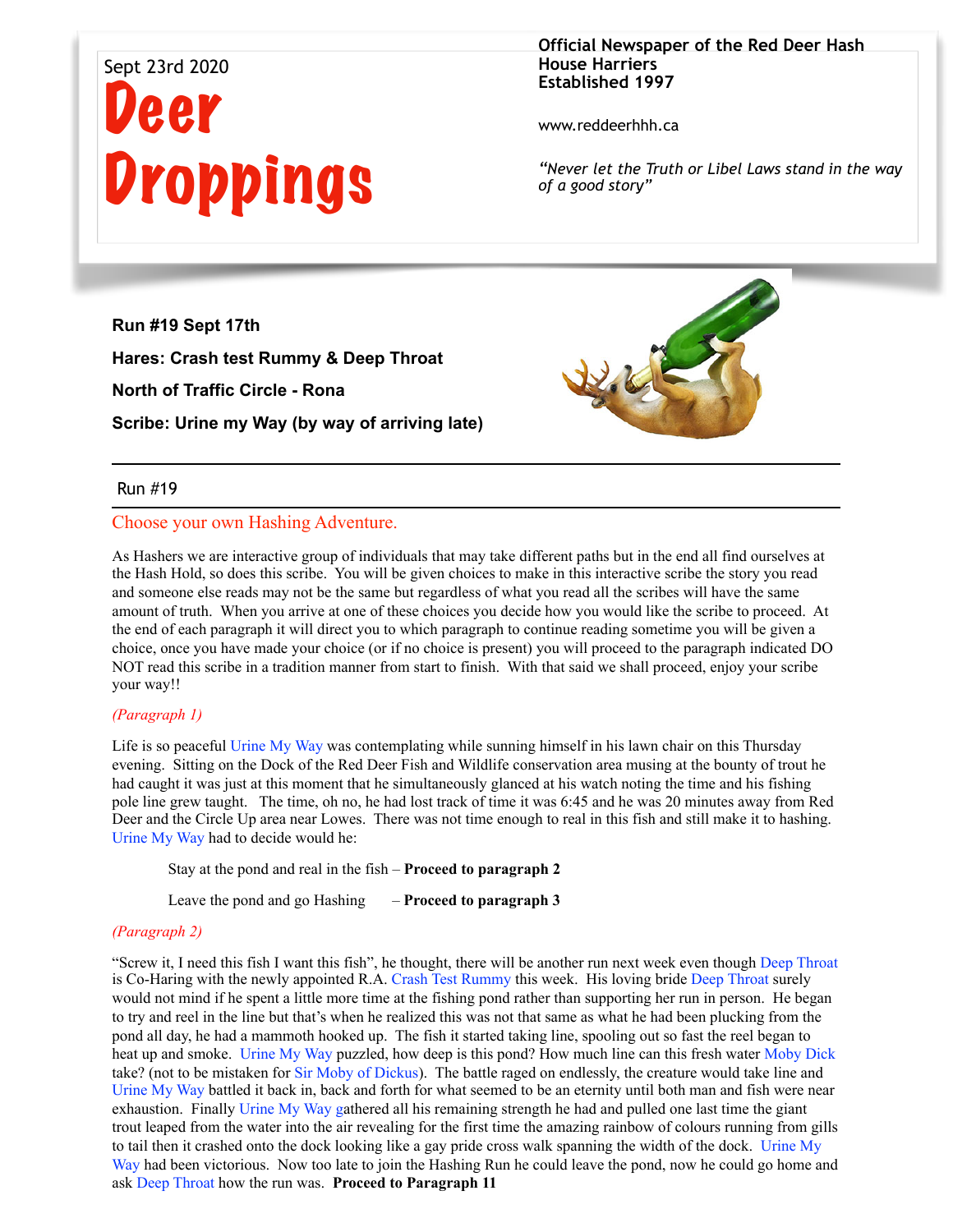#### *(Paragraph 3)*

In a selfless act Urine My Way cut the line knowing he would lose the fish to the deep blue but gain the admiration of the Deep Throat who was Co-Haring with the newly appointed R.A. Crash Test Rummy. Tossing all his gear in the back of his Jeep he raced out of the nature reserve gravel spitting out from the tires as he sped along. It was after all 6:45 and only 15 minutes to get to circle up but a 25 minute drive. He knew he was going to have to make up some time, with driving skills that rivaled Mario Andretti he weaved in and around all others travelling down HWY 595 reaching the Circle Up before some of the remaining stragglers arriving at 6:55. In yet another selfless act immediately announcing to all present I volunteer to scribe this week. **Proceed to Paragraph 4**

#### *(Paragraph 4)*

Circling up with friends Head First, Don't Know Dick and Curb Crawler there was notably something missing where was our R.A.? It was after all his first Haring after being anointed His Hash Majesty and Royal R.A. something was askew.

#### Decide was it:

Sinister deceit – **Proceed to paragraph 5** Opulence and Lavishness – **Proceed to paragraph 6** 

#### *(Paragraph 5)*

Glancing to my left I saw a scuffle. Looking closer I saw the former R.A. Slippery When Wet arguing with the new ordained Crash Test Rummy. It was just then I heard Slippery When Wet proclaim "this is a coup d'etat!!". Slippery When Wet announced to all present "I am not ready to relinquish my reign over this hash Circle Up or be punished!". We had no choice but to yield to her dominance. **Proceed to paragraph 7** 

#### *(Paragraph 6)*

Glancing to my left I saw a caravan headed our way. Lead by Wee Little Bladder and Whore Slayer and tailed by Cum See My Box. They were carrying a Sedan Chair, a manned chariot carrying the Right Honorable R.A. Crash Test Rummy. To keep the pungent odour of commoners away from our glorious R.A. the Sedan Chair was shrouded in a silken curtains. His magnificent ride was illuminated with LEDs and a speaker catering to the luxury the R.A. deserves. Marching in sequence they brought forth his majesty. **Proceed to paragraph 7**

#### *(Paragraph 7)*

As we circled up our eyes still not truly believing what we had just witnessed the Hares explained the markings and we were off following an arrow that may not have lied but certainly was less than truthful. Making our way down the trail the runners arrived at a checking. They scattered in mostly every possible direction searching for trail. One runner, Curb Crawler, wrestled with a burning question does Curb Crawler choose:

|            | Take the road less traveled $-$ Proceed to paragraph $8$ |
|------------|----------------------------------------------------------|
| Find trail | - Proceed to paragraph 9                                 |

#### *(Paragraph 8)*

Curb wrestled with the decision he had to make, it was taking forever to find trail, he would do it he would take the road less traveled. And when I say road I mean road. Curb ran to his truck, leaped inside and drove down the road to meet up with the sweaty runners while he was feeling refreshed from the drive and AC he rejoined his running troop.

#### **Proceed to paragraph 10**

#### *(Paragraph 9)*

Curb knuckled down and sprinted off in a direction no one else had thought to search and there he found a faint marking left by the Hares. He shouted for all to hear "ON-ON" the pack of crazed runners scamper behind the FRB like gaggle of geese honking On-On all the way to the Hash Hold.

#### **Proceed to paragraph 10**